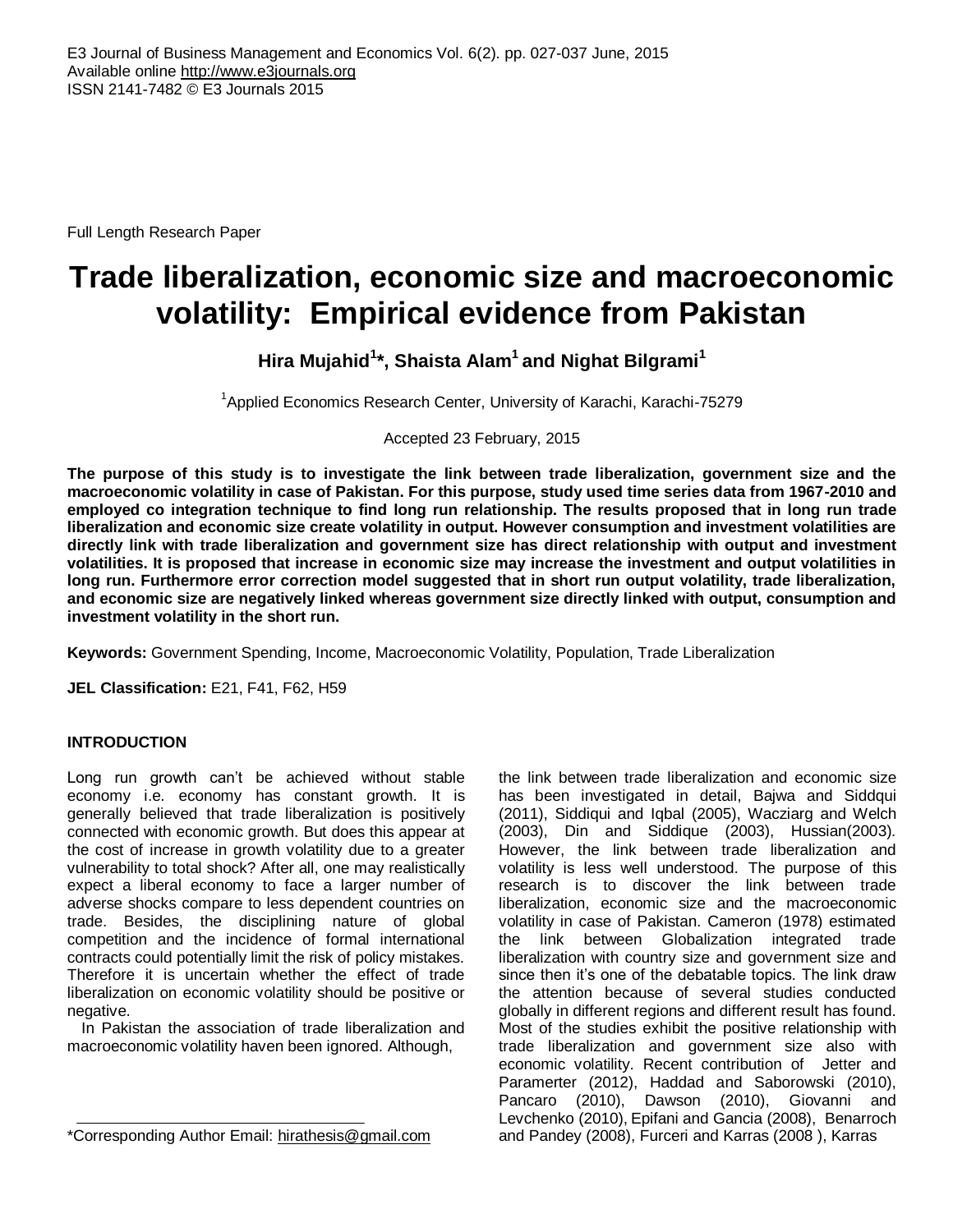(2006), Loayza and Ventura (2007), Raddatz (2007), Down (2007) Fiaschi (2003), Easterly and Kraay (2000) Allen (1995) and Gali (1993), Molana and Violato (2004), Alesina and Wacziarg's (1998, 2005), Rodrik (1998) discussed trade liberalization and its link with the country size and economic size. The reason reported, small countries has advantage of trade liberalization supplement as they spend more on the provision on public good and more international jolts related to trade liberalization, government spending and polices play vital role to stabilize the liberalization and to avoid volatility. Empirical evidence from different studies suggests small countries have benefit to open more.

However, risk and insecurities relates with the trade liberalization across the region, subsequently government polices and free trade can cop the sick industries. The study discusses how the government spending, trade liberalization and size of the country proposition on the economic activities. In Pakistan, there are far more to explore, numerous literature concerning the trade liberalization and economic growth exhibit recently have been conducted by Bajwa and Siddqui (2011), Din and Siddique (2003), Berg and Krueger (2003), Hussian (2003), Jin (2000) and Frankel and Romer (1996) but no researches has conducted research on the subject of trade liberalization and macroeconomic volatilities. This study helps to fill the gap; explains how much the macroeconomic volatilities affected by trade liberalization and economic size also up to what extent? The main objective is to determine relationship among macroeconomic volatilities consisted on Income, Investment, Consumption and Exchange rate; with Trade Liberalization, Economic size and Government size. Moreover, the study finds long run as well as short run relationship among macroeconomic volatilities with trade liberalization, economic size and government size. This study would be organized as flows: Section 2 would present the review of previous literature. Section 3 would discuss theoretical framework of research issues. Section 4 includes the Data and Sources, Section 5 contains the Econometric Methodology and Section 6 would presents conclusion and policy implication.

## **LITERATURE REVIEW**

The macroeconomic volatilities are important determinants of economic growth and trade liberalization. The impact of trade liberalization on macroeconomics volatilities differs with great deal depending on country distinctiveness. However, it's generally assumed that small countries are more volatile for the reason of high level of dependency on trade liberalization. Haddad and Saborowski (2010), Pancaro (2010), Dawson (2010), Giovanni and Levchenko (2010), Epifani and Gancia (2008), Benarroch and Pandey (2008), Furceri and Karras (2008), Karras (2006), Loayza and Ventura

(2007), Raddatz (2007), Down (2007) Fiaschi (2003), Easterly and Kraay (2000) Allen (1995) and Gali (1993) Economic theory proposes that volatility is a role of the size and depth of markets, consequently trade is an engine of growth. Recently, there are wide range of literature that proposes positive relationship of trade and economic size like Bajwa and Siddqui (2011), Siddiqui and Iqbal (2005), Wacziarg and Welch (2003), Din and Siddique (2003), Berg and Krueger (2003), Hussian (2003), Jin (2000) and Frankel and Romer (1996). In Pakistan the relationship between trade liberalization and growth has been investigated thoroughly, the link between trade liberalization and volatility is less well understood. Various studies have argued that trade liberalization increases macroeconomic volatilities (Loayza and Ventura, 2007; Fiaschi, 2003; Rodrik ,1997 and Gali,1993), yet there is no clear consensus in the literature to date specifically in case of Pakistan.

**Trade liberalization and Economic size:** The literature on trade liberalization and economic size is vast which is beyond the scope of this study. This study simply sums up some of the salient results from recent studies in this literature. Some recent contributions are done by Bajwa and Siddqui (2011) who investigated the relationship between trade liberalization and economic growth for SAARC. During the period 1972-85, short run unidirectional causality of economic growth and trade liberalization was prevalent, but bi directional causality long run relationship exist. Siddiqui and Iqbal (2005) analyzed the causality impact of trade liberalization policy of Pakistan on GDP growth for the span of 1972- 2002 and found the negative relationship between trade and GDP growth. Din and Siddique (2003), Hussain (2003), Frankel and Romer (1996), found the positive link between trade liberalization and growth. Hussain (2003) examined that because of poor polices, Pakistan is losing the potential benefit which it can achieve. Berg and Krueger (2003) found the positive impact trade policy and trade liberalization played a vital role in the growth. Wacziarg and Welch (2003) found trade policy under the regime of 1990's not significantly part of growth. Jin (2000) discovered that the concept of long run growth is not effected by trade liberalization he added the fiscal and international shocks has greater impact on growth.

**Trade liberalization and Macroeconomic Volatility:** The link between trade liberalization and macroeconomic volatilities has been completely neglected in case of Pakistan specifically. On the theoretical front, there are few exceptions; Haddad and Saborowki (2010) exhibited product diversification which played important role to protect economy from volatility while opening economy for trade. They further explained policies made in such a manner to improve the product diversification. Product diversification could improve by developing infrastructure of trade related items, removal of crimson tide which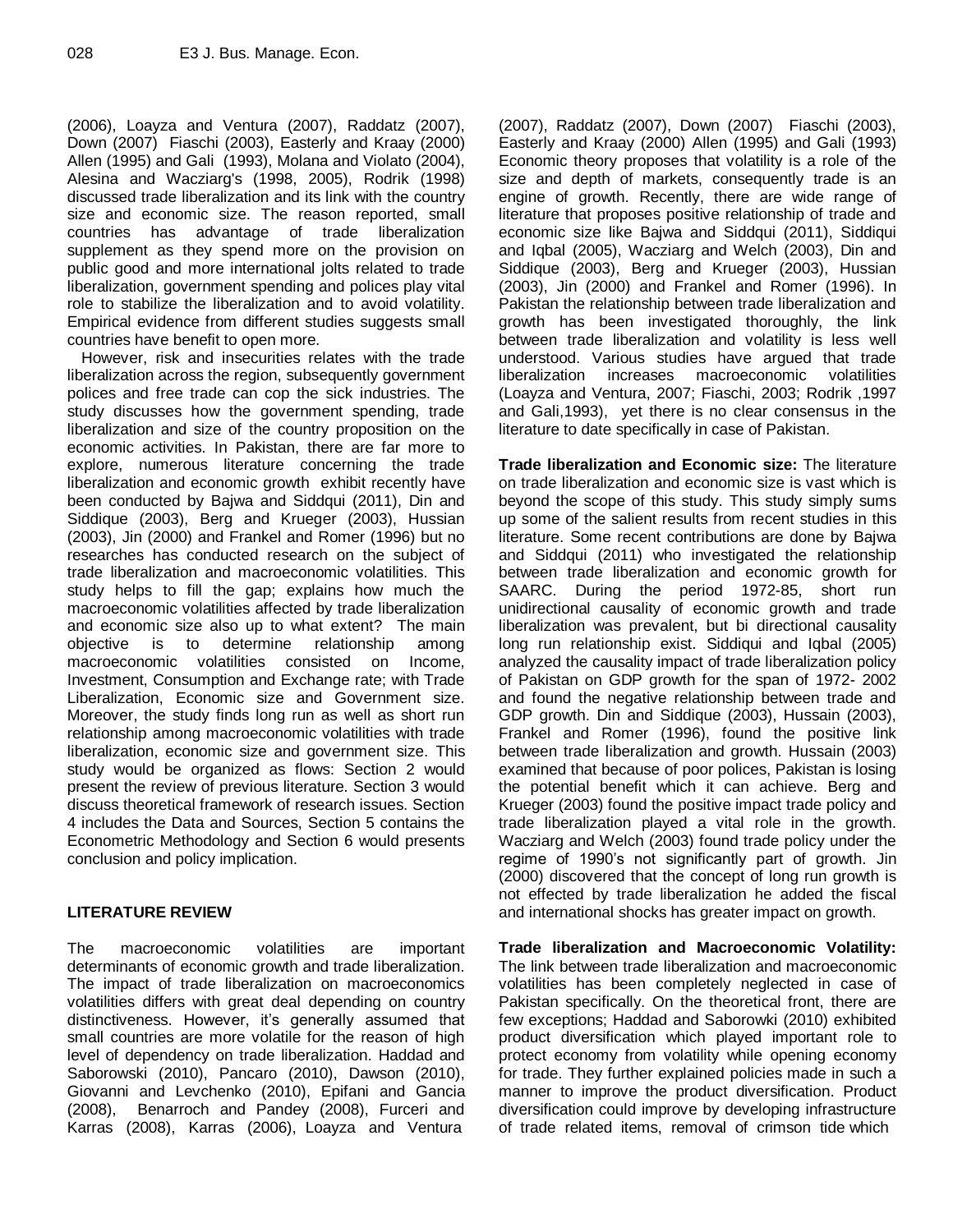affected trade also service sector played important role to manage the export diversification. Giovanni and Levchenko (2010) discussed that the country size and trade liberalization affect the volatility, also trade liberalization required large numbers of firms in countries which create macroeconomic volatility also elaborate the positive relationship between trade liberalization and economic volatility. Dawson (2010) proposes the relationship of business cycle and economic freedom and found negative link between volatility and economic freedom; economic freedom includes index of government size, legal structure of property rights, free trade, business regulations and money access; government size has positive relationship with volatility. Benarroch and Pandey (2008) outcome was the trade volatility decreased by increase the size of government. Furceri and Karras (2008) found the relationship of business cycle, country size and volatility of 25 countries on quarterly based data and the country size and business cycle volatility negatively related. Also documented large countries are less volatile and include 167 countries to remove the missing link on Rose (2006) studies and found country that size is important part of business cycle fluctuations which favored Karras (2006) as the small countries are more volatile than large countries.

Down (2007) has documented the relationship of trade liberalization and economic volatility. He used cross sectional data on developed countries and explains the size and depth of market depends on the economic volatility. The small countries are more volatile because of greater market integration and liberation. He analyzed the relationship of trade openness, country size and economic volatility. Down (2007) suggested that large share of trade liberalization creates great internal volatility. Therefore smaller countries are more open (Rodrik 1996, Alesina, spolare and wacziarg 1998) and likely to be more economically volatized, and more insecure. Loayza and Ventura (2007) suggested that macroeconomic volatility is fundamental problem of developing countries indication of underdevelopment. These countries attain instability for the reason of external shocks, unstable macroeconomic policies, inflexible microeconomics and frail institutions, exhibited that growth and development ultimately affected by economic volatility but directly to the income of riskaverse individual and found that over last four decade not only small countries are volatile but also large countries; among them some are urbanized economies.

Raddatz (2007) showed external shocks which transmitted on the volatility of real activity in less developed economies, applied a VAR methodology and found prices, foreign growth, and real interest rates has significant impact. Karras (2006) Macroeconomic volatility is measured by cyclical output, consumption investment and the exchange rate. Ilhan (2006) found the mix result of exchange rate instability respect to the sample size,

model specification and countries taken. Also ambiguous result found on growths involatility reduces volume of trade.

At the total level, Easterly and Kraay (2000) found for small economies term of trade is significant driver for increase in volatility. Moreover they argued that small economies typically experienced the high income volatility is due mainly to their trade liberalization and small role of the export concentration. Ramey (1995) has taken ninety two countries to find the impact of macroeconomic volatility on growth and documented greater the volatility lower the growth. However, government spending is inversely related with growth. Allen (1995) explained that economic volatility varies with the country size, large countries more expands their output from different sectors, and consequently can stay away from the average volatility and because of less share of international risk; less open than small countries. Also, large size trading countries, had the bigger shock transfer to partner countries, small countries are more volatile because of high dependency on the trading partners. Gali (1993) found the association of economic volatility with government size; suggested government size act like a automatic stabilizers support the real business cycle model proposed by Keynesian. And co movement of sectors has significant effect on volatility.

### **MATERIALS AND METHODS**

**Theoretical Models:** In this part, this study will sketch theoretical model to illustrate how trade liberalization can affect the macroeconomic volatility through the conduct of monetary policy. The process is more resemble with Karas(2006) which is based on model of monetary policy reliability; initiated by Kydland and Prescott(1977) and then expanded to open economy by Rogoff(1985) and Obstfeld and Rogoff(1996); they supposed that government loss could function as:

*GL = ½ f[β( ¥ – ¥ \* ) <sup>2</sup>+ π<sup>2</sup> ] ............................* (1)

Where F is the mathematical expectation,  $\angle$  is (log) real GDP,  $\angle$  is GDP targeted by government, inflation is denoted by π and β confine the significance of the GDP targeted relative to inflation; act like a parameter which supposed to be zero. Expectation augmented Phillips curve is define relationship of GDP and unemployment.

*¥ =α (π- π e ) + µ ............................………………… (*2)

Where this study assumed the natural rate of output is normalized to zero,  $π<sup>e</sup>$  shows the expected inflation which also considered as normalized  $\mu \sim \text{iid}(0, \sigma^2)$  and  $\alpha$  is parameter which measures the Philip curve tradeoff between GDP and inflation. With help of Eq. (2) this study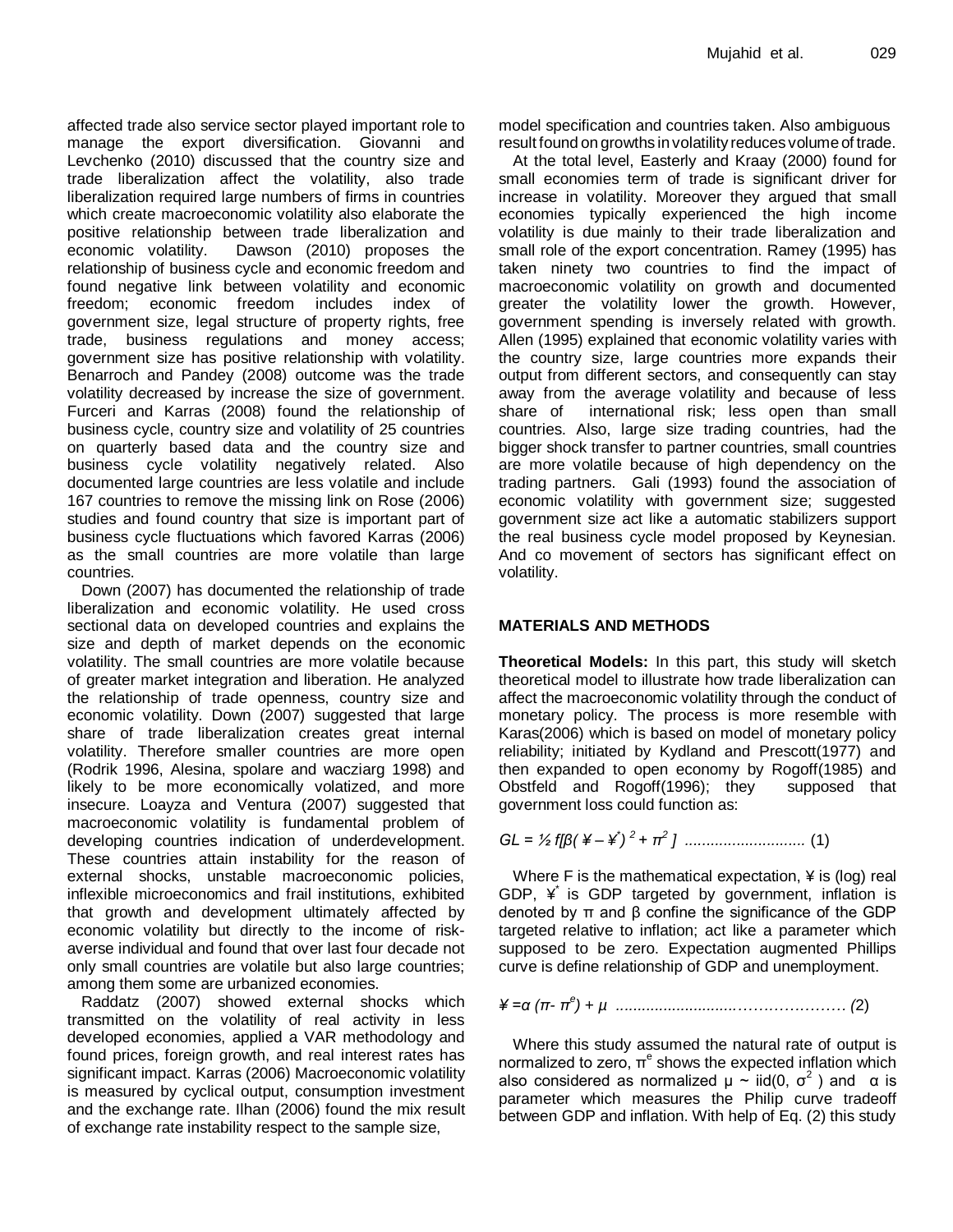can considered trade liberalization as, because of the assumption "Philips curve trade off is better in closed economy than in open economy"; this study make  $\alpha$  a decreasing function of liberalization (Obstfeil and Rogoff, 1996) same point made by Romer(1993) and Karass(1999). So this study assumes that;

*α = α (Trade liberalization)........................................* (3)

With *α =ð α/ ð(* trade liberalization) < 0, and now this study add the purchasing Power Parity according to (Obstfeil and Rogoff, 1996) therefore;

$$
\pi = \Delta er + s = \hat{\epsilon} + s
$$
.................(4)

where er is the exchange rate as nominal log,  $\epsilon$  is the depreciation rate, the stochastic error term s~ iid(0,  $\sigma^2$ ) measure deviation from PPP, also taking foreign price level as exogenous variable and normalized to 1. The strategy is to choose  $\epsilon$  for the sake to minimize (1) with respect to  $(2)$ ,  $(3)$  and  $(4)$ . To solve  $\acute{\epsilon}$  it's assumed that policy maker observe  $\mu$  for that they should observed s, so that first order condition implies that the optimum depreciation rate persuade as:

$$
\boldsymbol{\xi}^{\mathsf{U}} = \frac{\beta \alpha \, \boldsymbol{\xi}^{\mathsf{I}} - \beta \, \alpha \, \boldsymbol{\mu} + \beta \, \alpha \, \boldsymbol{\yen}^*}{\beta \, \alpha^2 + 1}
$$

Where  $\epsilon^{\perp}$  is expected depreciation and the superscript "U" is discretion.  $\dot{\epsilon}^1 = f(e^u)$  at equilibrium which gives  $\dot{\epsilon}^1 =$ β α ¥\* so,

$$
\mathcal{E}^{u} = \beta \alpha \nleftrightarrow^{*} - \frac{\beta \alpha \mu}{\beta \alpha^{2} + 1} \dots \dots \dots \dots \dots \dots \dots \dots \dots \dots \dots \dots \dots \dots \tag{5}
$$

Substituting (5) into (4) at equilibrium, then into (2), so this study gets the values of inflation and GDP as:

π U = *β α ¥\* µ* <sup>+</sup>s *........................................* (6)

Also,

$$
\yen^U = \frac{1}{\beta \alpha^2 + 1} \mu + \alpha s \dots \dots \dots \dots \dots \dots \dots \dots \dots \dots \quad (7)
$$

Equation 6 means the inflation on average  $\pi^U = \beta \; \alpha \; \text{#}^*$ and *d π<sup>U</sup> /d tradelib* < 0, which is identical to Romer's (1993) outcome; more trade liberalization when the average inflation is lower. According to equation (3.5) the average depreciation rate is *έ u = β α ¥\** and *dέ*<sup>u</sup> */d tardelib* < 0. The model predicts that more lower depreciation rate the greater trade liberalization will appear. Which proves Karas( 2006) and Romer's results, the large amount of trade liberalization get less benefit of monetary expansions, Philip's curve trade off is conical and average inflation bias and reduces the depreciation of exchange rate. Therefore the GDP volatility from equation as follows:

$$
Var(\mathbf{A}^U) = \frac{1}{\beta \alpha 2 + 1} \sigma^2 u + \frac{2\alpha}{\beta \alpha 2 + 1} \rho_{US} \sigma_u \sigma_s + \alpha^2 \sigma^2 s
$$

Where *ρus* denotes the correlation coefficient between u and s, and the sign of  $\frac{dVar(\mathcal{F})}{dtrace(i)}$  is unclear. The sign will depend on the variation from PPP. If the variations are small  $\sigma_s^2 \rightarrow 0$  and  $\frac{dVar(\mathcal{L}_s)}{dtrace(\mathcal{L}_s)} > 0$ , the variance will effectively depend equation (3.8) on the first right hand side term. The limiting case is as follows: the higher GDP volatility generated through trade liberalization; decrease advantage of monetary intervention which means inducement respond of output shock is decrease also, which become the reason of higher GDP volatility. The total effect is still unclear it depends the other terms of equation 8.

In the end, the exchange rate volatility can be measure from the equation (5) implies that Var(  $\mathcal{E}^{\mu}$ ) =  $\frac{\beta \alpha \mu}{\beta \alpha 2 + 1} \sigma^2 u$  so *d*ε<sup>*u*</sup> /*d* tradelib and the sign also unclear.

This study are classifying the macroeconomic volatility by taking measures of GDP, Investment, consumption and exchange rate, therefore, with little extension the function to examine the impact of trade liberalization and economic size on macroeconomic volatility is:

*σ¥ = f ( Trade liberalization, Economic size, Government size) …(9)*

*σIn = f ( Trade liberalization, Economic size, Government size) …(10)*

*σcon = f ( Trade liberalization, Economic size, Government size) …(11)*

From the above theoretical framework research specific models are:

*σ¥ =γ<sup>0</sup> + γ<sup>1</sup> log TL + γ2 log ES + γ3 log GS +Ё<sup>1</sup> ....................* (*12*)  $\sigma_{In}$  = $\Pi_0$  +  $\Pi_1$  *log TL* +  $\Pi_2$  *log ES* +  $\Pi_3$  *log GS* +  $\vec{E}$  *z ...............( 13*)

*σcon =φ<sup>0</sup> + φ1 log TL + φ<sup>2</sup> log ES + φ <sup>3</sup>log GS + Ё <sup>3</sup>....................*( *14*)

Above equations capture the economic macroeconomic volatility, explanation discuss in empirical section.

**Data and Variable definition:** The study covers annual time series data from 1967 to 2010. The study used GDP and also examine two of its major components one is aggregate consumption and another is gross fixed capital formation the most volatile variables. The data for the variables of consumption, investment, Gross domestic product, import and export are collected from Hand book of statistic; published by state bank of Pakistan. Government size is measured as the government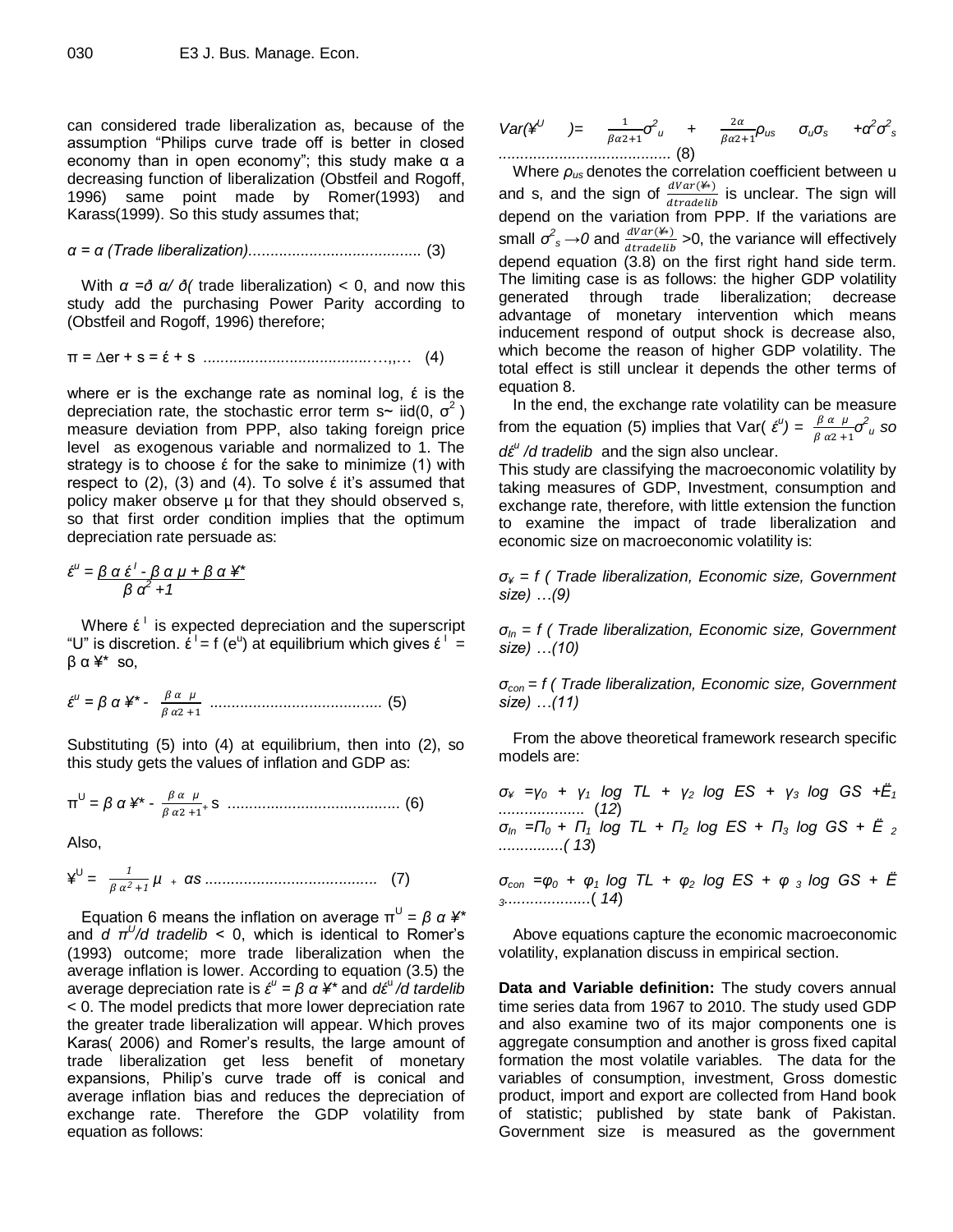consumption in percentage of GDP and it's taken from World Bank. Trade liberalization is the sum of import plus import divided by GDP and economic size is the ratio of Pakistan GDP to US GDP. The expected sign for trade liberalization and economic size is negative with different forms of macroeconomic volatilities. And government consumption is anticipated positive with macroeconomic volatilities.

The macroeconomic volatility can be estimated with standard generalized autoregressive heteroscedasticity (GARCH method which is suggested by Bollserslev (1986). All variables involved series are transformed into natural log form; to reduce the problem of hetero skedasticity (Gujrati; 2003). This study is testing 3 equations which identify the macroeconomic volatility affected from trade liberalization (TL) and economics size (Size) and government size (GC).

**Economic methodology:** This study use ADF unit root test, Johenson co integration technique and Error correction mechanism.

**Unit root test:** Unit root test were used critically by Augmented Dickey Fuller coefficient; Dickey Fuller (1979) and Fuller's (Enders, 2004). For the lags selection in ADF unit root test was selected according to Akaike and Schwarz criteria (Verbeek, 2004). The model in unit root tested with constant, with constant and trend and without constant and trend respectively. The test for stationary of series is based on following equation:

*Δz<sup>t</sup> = ζ<sup>0</sup> + ζ<sup>1</sup> zt-1 + ζ2t+ ζ<sup>3</sup> Δzt-1+…..+ζp-1 Δzt-p+1 <sup>+</sup>It……………… (15)*

The model with constant and trend null hypothesis  $H_0$ :  $\zeta_0$ ,  $\zeta_1$ ,  $\zeta_2$ )=(0,0,0), for the model with constant only null hypothesis was H<sub>0</sub>:( $\zeta_0$ , $\zeta_1$ )=(0,0) and the model without constant and trend null hypothesis was H<sub>0</sub>:( $\zeta_1$ )=(0). Moreover stationary possibility check consist on I (0) or I (1) for co integration.

**Johansen Co integration and VEC technique:** Dickey-Fuller test used for unit root test and for long run relationship Juselius Johansen co integration technique; actually represents nothing more than a multivariate (Enders, W., 2004). Instead of z on behalf of a single variable, there is y and E representing (n\*1) vectors, A denotes (n\*n) matrix and O is (n\*n) identity matrix.

*V<sup>t</sup> =λ + + E<sup>t</sup> ............................................ (16)*

Where  $V_t$  is the vector of both  $X_t$  and  $Y_t$  dependent variables respect to the equation examining and  $X_t$ represents explanatory variables, trend variable is t,  $\psi_t$  is a matrix of lag I, VEC parameter. Also this study generated a vector error correction model as follows:

$$
V_t = \lambda + \sum_{i=1}^P \alpha_i \Delta y_{t-1} + \sum_{i=1}^P \alpha_i \Delta y_{t-1} + \sum_{i=1}^P \alpha_i \Delta y_{t-1}
$$

Where  $\Delta$  is first difference operator, t is the time trend and X is a vector of explanatory variables namely, log of trade liberalization and GDP for initial four equation and log of pop, log of GDP, log Trade liberalization and some vector variables for the last equation,  $\lambda$  <sub>2</sub> is speed of adjustment. This study tests for  $ECM$  (short run relationship) and equations for vector error correction are as follows:

In case of output volatility:

 $\Delta \sigma_4$  **=**χ<sub>0</sub>[γ<sub>1</sub>  $TL_{t-1} - \gamma_2$   $ES_{t-1} - \gamma_3$   $GS_{t-1} - \gamma_4 \sigma \neq_{t-1} - \gamma_5$ ] *+ e1............................... (18)*

 $\Delta T L = \chi_1[\gamma_6 T L_{t-1} - \gamma_7 E S_{t-1} - \gamma_8 G S_{t-1} - \gamma_9 \sigma Y_t]$ *+ e2 ........................... (19)*

ΔES=  $\chi$ 2[γ<sub>11</sub> TL<sub>t-1</sub> - γ<sub>12</sub> ES<sub>t-1</sub> - γ<sub>13</sub> GS<sub>t-1</sub> - γ<sub>14</sub>σ¥<sub>t-1</sub> -<sup>15</sup> *+ e3 .................. (20)*

ΔGC=  $\chi_3[\gamma_{16} T L_{t-1} - \gamma_{17} E S_{t-1} - \gamma_{18} G S_{t-1} - \gamma_{19} \sigma \angle$ <sup>20</sup> *+ e4 .................... (21)*

In case of Consumption volatility:

Δ*σcon =θ<sup>0</sup>* <sup>5</sup> *+ e5...................... (22)*

 $\Delta T L = \theta \frac{1}{2}$ <sup>10</sup> *+ e6 ...................... (23)*

ΔES <sup>14</sup> *<sup>−</sup>*1*<sup>−</sup>* <sup>15</sup> *+ e7 ............... (24)*

ΔGC= *θ <sup>3</sup>* <sup>19</sup> *<sup>−</sup>*1*<sup>−</sup>* <sup>20</sup> *+ e8 ............. (25)*

In case of Investment volatility:

Δ*σin = ω <sup>0</sup>* <sup>4</sup> *<sup>−</sup>*1*<sup>−</sup>* <sup>5</sup> *+ e9................... (26)*

 $\Delta T L = \omega_i$  *1* <sup>10</sup> *+ e10 .................. (27)*

ΔES=  $ω2[α<sub>11</sub> T L<sub>t-1</sub> - α<sub>12</sub> ES<sub>t-1</sub> - α<sub>13</sub> GS<sub>t-1</sub> -$ <sup>14</sup> *<sup>−</sup>*1*<sup>−</sup>* <sup>15</sup> *+ e11................. (30)*

ΔGC= *ω <sup>3</sup>* <sup>19</sup> *<sup>−</sup>*1*<sup>−</sup>* <sup>20</sup> *+ e4 .............. (31)*

### **RESULT AND DISCUSSION**

The study identified the order of integration because most of the time series are found non stationary at level which leads to misleading results even with simple OLS. The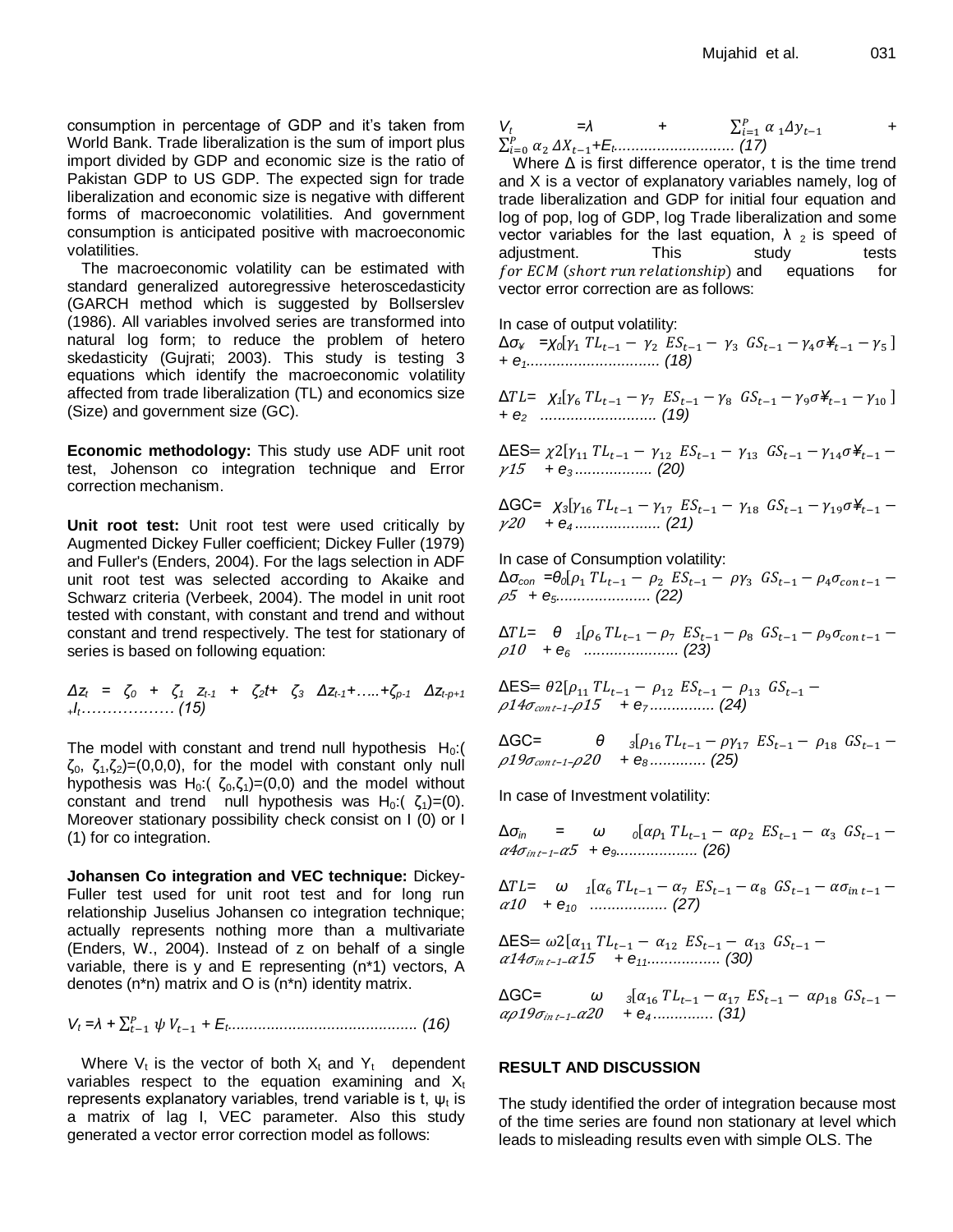| Intercept            |         |                         | Intercept & trend |                         |  |
|----------------------|---------|-------------------------|-------------------|-------------------------|--|
|                      | Level   | <b>First Difference</b> | Level             | <b>First Difference</b> |  |
| σ¥                   | $-2.52$ | $-4.142*$               | $-2.39$           | $-4.11*$                |  |
| $\sigma_{\rm con}$   | $-2.06$ | $-4.23*$                | $-2.65$           | $-4.17**$               |  |
| $\sigma_{\text{in}}$ | $-2.55$ | $-4.49*$                | $-2.54$           | $-4.46*$                |  |
| TL                   | $-2.49$ | $-4.73*$                | $-1.13$           | $-5.15*$                |  |
| ES                   | $-1.55$ | $-5.43$                 | $-1.28$           | $-5.55*$                |  |
| GC                   | $-1.92$ | $-8.61*$                | $-2.12$           | $-8.69*$                |  |

#### **Table 1.** Unit root test ADF

Note : critical values are: -3.59, -2.93, -2.60 significant level is 1%, 5% , 10% respectively when first difference is constant and when -4.18, -3.51, -3.18 (significant level is 1%, 5%, 10% respectively when level & first difference is constant & trend) where \*,\*\*and \*\*\* represents the level of significance at 1%, 5% and 10% respectively.

**Table 2.** Johenson Co Integration for Output Volatility

| <b>Null Hypothesis H0</b> | <b>Trace</b><br><b>Statisti</b> | <b>Critical</b><br>Value | <b>Null Hypothesis</b><br>H0 | Max-<br>Eigen | <b>Critical</b><br>Value |
|---------------------------|---------------------------------|--------------------------|------------------------------|---------------|--------------------------|
| $r=0$                     | 102.066                         | 47.8561                  | $r=0$                        | 56.2930       | 27.5843                  |
| r≤1                       | 45.7738                         | 29.7971                  | r≤1                          | 25.5669       | 21.1316                  |
| r≤2                       | 20.2069                         | 15.4947                  | r≤2                          | 19.0106       | 14.2646                  |
| r≤3                       | 1.1963                          | 3.8415                   | r≤3                          | 1.1963        | 3.8415                   |
| <b>Variables</b>          |                                 | TL                       | <b>GC</b>                    |               | ES                       |
| Coefficients              |                                 | $-1.1321*$               | $0.3655*$                    |               | $0.1169*$                |
| <b>Standard Error</b>     |                                 | 0.1320                   | 0.0443                       |               | 0.0148                   |
| t-statistics              |                                 | 8.5769                   | 8.2494                       |               | 7.9239                   |

Note: Trace test & Max-eigenvalue test indicates 3 cointegrating eqn(s) at the 0.05 level, \* represent significant at 1% level \* represent significant at 1% level.

study used Augmented Dickey Fuller test for unit root analysis results are reported in table 1. Both at level and first difference test carried out on assumption of intercept also intercept with trend. The results suggested that unit root hypothesis can't be rejected at levels, and all the series are found non stationary at level in both cases – with intercept and with intercept and trend however unit root hypothesis rejected at 1 percent level of significance at first difference, indicating all variables integrated at I(1). The second part of empirical finding of this study is to analyze the long run relationship of variables under consideration with the help of JJ co integration test. The results are reported in table 2, 3 and 4 respectively for output, consumption and investment volatilities.

In table 2, JJ co integration for output volatility suggests that there are three co integrating equations and null hypothesis can be rejected at 5% level of significance. The normalized equation depicted that income and government consumption has significant and positive relationship with output volatility. The results suggest that increase by 100 percent in government spending can increase 0.36 percent in output volatility; increase in government consumption cause more economy volatility due to reduce the public trust. Moreover one hundred percent increase in income also increases 0.11 percent in output volatility; increase in income of country also increases the demand for import therefore more output fluctuation appears. Further the evidence suggests that trade liberalization has negative and significant effect on output volatility, one hundred percent increase in trade liberalization reduces the output volatility by 1.13 percent.

JJ co integration in Table 3 suggests that in case of consumption volatility there are three equations which are co integrated; normalized equation explains that trade liberalization has positive and significant effect on consumption volatility. The results propose that one hundred percent increase in trade liberalization increase can also increases consumption volatility by 3.39 percent. It is due to increase in import demand and poor management of balance of trade cause more macroeconomic fluctuations. However, increase in income and government spending has negative and significant effect on consumption volatility. Furthermore, 100% percent increase of government consumption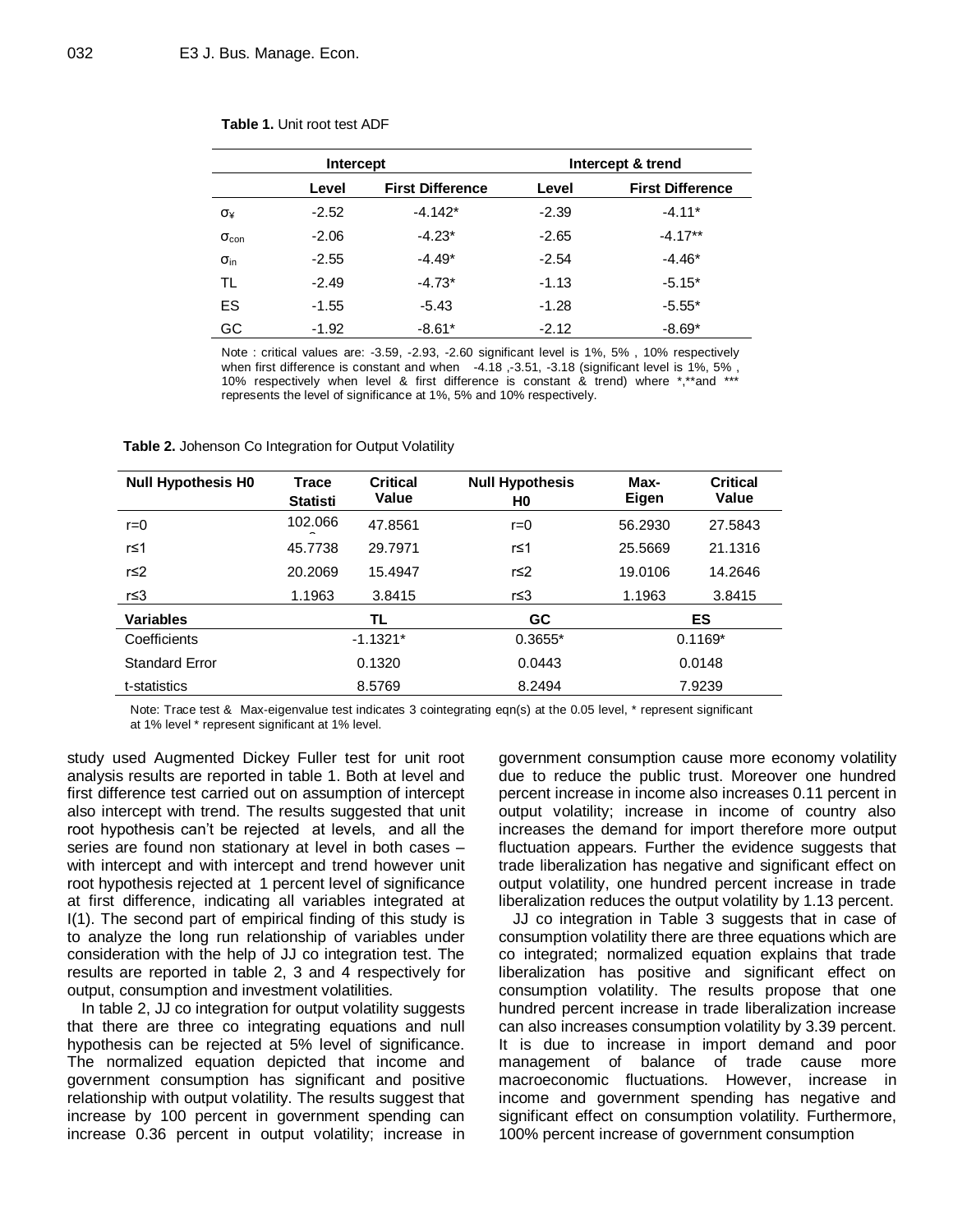| <b>Null Hypothesis</b> | <b>Trace</b>     | <b>Critical</b> | <b>Null</b>    | Max-Eigen        | <b>Critical Value</b> |
|------------------------|------------------|-----------------|----------------|------------------|-----------------------|
| H0                     | <b>Statistic</b> | ValueStats      | H <sub>0</sub> | <b>Statistic</b> | Value                 |
| $r = 0$                | 98.8858          | 47.8561         | $r=0$          | 44.1719          | 27.5843               |
| r≤1                    | 54.7139          | 29.7971         | r≤1            | 38.8281          | 21.1316               |
| r≤2                    | 15.8858          | 15.4947         | r≤2            | 15.8788          | 14.2646               |
| r≤3                    | 0.0070           | 3.8415          | r≤3            | 0.0070           | 3.8415                |
| <b>Variables</b>       |                  | TL              |                | <b>GC</b>        | ES                    |
| Coefficients           |                  | 3.3997*         |                | $-1.6941*$       | $-0.4741*$            |
| <b>Standard Error</b>  |                  | 0.6450          |                | 0.2761           | 0.0927                |
| t-statistics           |                  | 5.2710          |                | $-6.1364$        | $-5.1125$             |

**Table 3.** Johenson co integration for Consumption volatility

Note: Trace test & Max eigenvalue test indicates 3 cointegrating eqn(s) at the 0.05 level, \* represent significant at 1% level.

| <b>Null Hypothesi</b> | Trace            | <b>Critical Value</b> | <b>Null</b>    | Max-Eigen        | <b>Critical Value</b> |
|-----------------------|------------------|-----------------------|----------------|------------------|-----------------------|
| H <sub>0</sub>        | <b>Statistic</b> | ValueStats            | H <sub>0</sub> | <b>Statistic</b> | Value                 |
| $r = 0$               | 170.7746         | 54.0790               | $r = 0$        | 106.7758         | 28.5881               |
| r≤1                   | 63.9988          | 35.1928               | r≤1            | 42.0867          | 22.2996               |
| r≤2                   | 21.9121          | 20.2618               | r≤2            | 13.6111          | 15.8921               |
| r≤3                   | 8.3010           | 9.1645                | r≤3            | 8.3010           | 9.1645                |
| <b>Variables</b>      | TL               | <b>GC</b>             |                | ES               |                       |
| Coefficients          | $0.0354*$        | $0.0366*$             |                | $0.0006*$        |                       |
| <b>Standard Error</b> | 0.0090           | 0.0034                |                | 0.0014           |                       |
| t-statistics          | 3.9527           | 10.648                |                | 0.4681           |                       |

**Table 4.** Johenson co integration for Investment volatility

Note: Trace & Max Eigen test indicates 2 cointegrating eqn(s) at the 0.05 level, \* represent significant at 1% level.

reduces consumption volatility by 1.7% similarly one hundred percent increase income reduces consumption volatility by 0.5%.

JJ co integration in Table 4 represents in case of investment volatility there are only two co integrated equation. The normalized equation depicted that trade liberalization and government spending positive and significant effect on investment volatility but income has insignificant effect on investment volatility. The results explains that increase in trade liberalization by one hundred percent can increases investment volatility by 0.03% means high degree of trade liberal investment volatility increases in country. In addition one hundred percent increase in government consumption can increases the investment volatility by 0.04%, it's due to increase insecurity by individuals.

The third part of empirical finding is to check the short run relationships among variables through ECM. The ECM for output, consumption and investment volatilities represented in table 5, 7 and 9 respectively. Table 5 shows that speed of adjustment of output volatility has significant effect in short run and adjust 9% annually. However Wald statistics (Table 6) has also applied to capture the mutual effects of variable lags which suggest that trade liberalization, economic size and government consumption has significant effect on output volatility. But lags of trade liberalization, economic size and government consumption have insignificant effect on trade liberalization. Furthermore lags of economic size and government consumption have significant effect on government spending but output volatility and trade liberalization has insignificant effect on government spending. In addition lags of output volatility, trade liberalization, economic size and government consumption have insignificant effect on economic size.

Table 7 illustrate that speed of adjustment of consumption volatility has significant effect and adjusted 2.57% annually. According to Wald test results in Table 8, lags of consumption volatility, trade liberalization and income has significant effect on consumption volatility but lags of government spending has insignificant effect on consumption volatility. However, lags of consumption volatility, trade liberalization, income and government spending have insignificant effect on trade liberalization.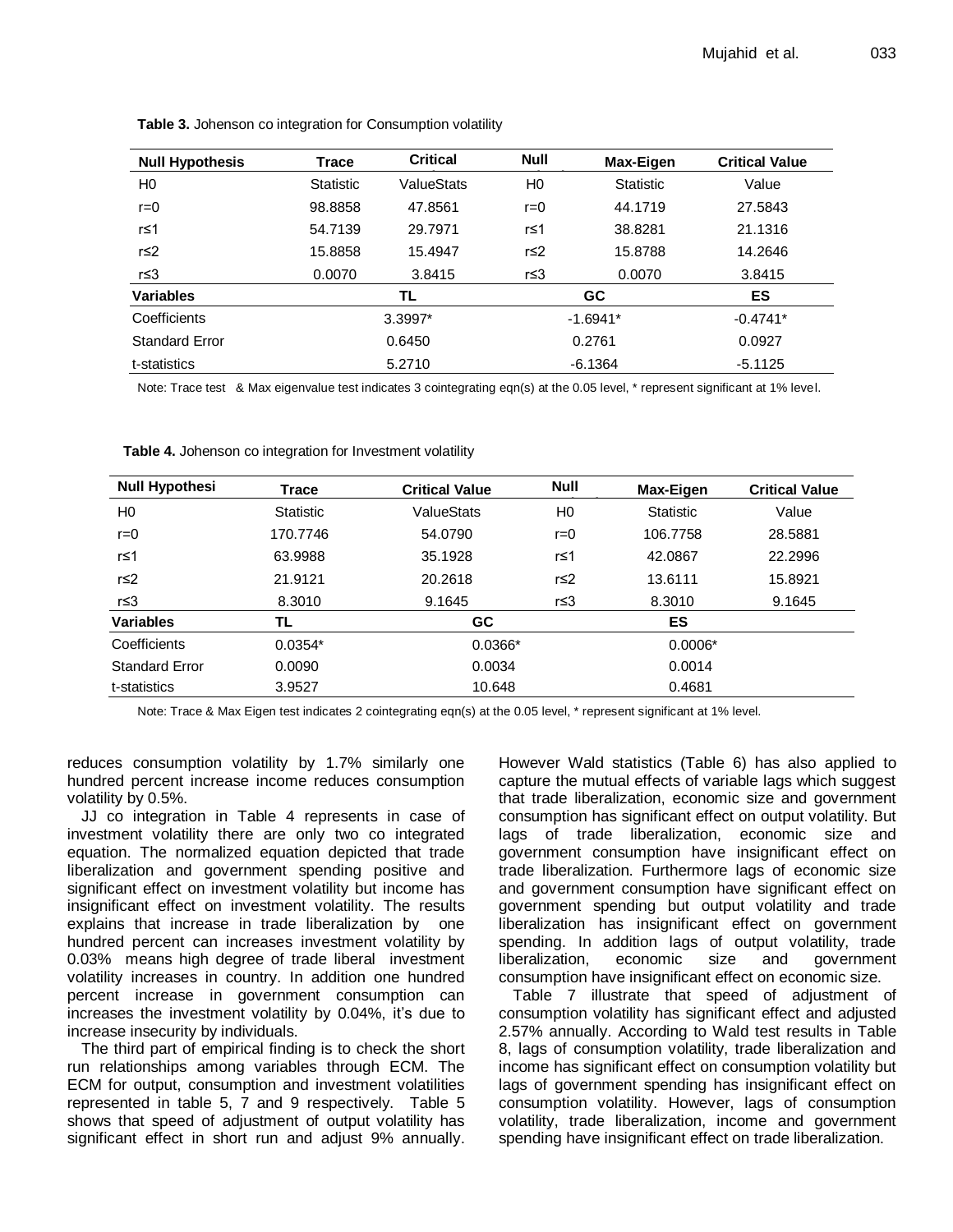|                  | <b>D(VOLG)</b> | D(TL)      | D(GC)     | D(ES)     |
|------------------|----------------|------------|-----------|-----------|
| ECM <sub>1</sub> | $0.0906*$      | $-0.4974$  | 1.1974    | 0.3272    |
| $D(VOLG(-1))$    | $-0.4450*$     | 1.1430     | $-3.8519$ | $-2.6498$ |
| $D(VOLG(-2))$    | $-0.1225$      | 0.2459     | -6.9824   | $-0.1779$ |
| $D(VOLG(-3))$    | 0.1981         | 0.7109     | $-5.6076$ | 2.5574    |
| $D(VOLG(-4))$    | 0.1626         | $-3.6668*$ | 2.6773    | 2.1023    |
| $D(TL(-1))$      | $-0.0751*$     | 0.4185     | $-0.6351$ | $-0.2451$ |
| $D(TL(-2))$      | $-0.0307$      | 0.1548     | $-0.7875$ | 0.0339    |
| $D(TL(-3))$      | $-0.0081$      | 0.3480     | $-0.1834$ | 0.0723    |
| $D(TL(-4))$      | $-0.0080$      | 0.2001     | $-0.5395$ | 0.2372    |
| $D(GC(-1))$      | $0.0323*$      | $-0.2090$  | 0.0076    | 0.0261    |
| $D(GC(-2))$      | $0.0317*$      | $-0.2358*$ | 0.6369    | 0.0952    |
| $D(GC(-3))$      | $0.0333*$      | $-0.2267$  | 0.1302    | 0.2519    |
| $D(GC(-4))$      | 0.0281         | $-0.0541$  | 0.2520    | 0.0910    |
| $D(ES(-1))$      | $-0.0796*$     | $-0.0688$  | $-0.7001$ | 0.1024    |
| $D(ES(-2))$      | $-0.0157$      | -0.2791    | 0.3902    | $-0.4790$ |
| $D(ES(-3))$      | $-0.0146$      | 0.0183     | $-0.6962$ | $-0.0151$ |
| $D(ES(-4))$      | 0.0278         | $-0.2409$  | $-1.2505$ | $-0.0314$ |
| С                | $0.0030*$      | 0.0132     | 0.0699    | $0.0489*$ |
| R-squared        | 0.7930         | 0.5384     | 0.5711    | 0.3786    |
| Adj. R-squared   | 0.6171         | 0.1460     | 0.2065    | $-0.1496$ |

**Table 5.** Vector Error correction for Output Volatility

Note:\* representing significant values.

Table 6. Wald test for Output Volatility

|                              |           | <b>DEPENDENT VARIABLES (P VALUES)</b> |            |        |
|------------------------------|-----------|---------------------------------------|------------|--------|
| <b>INDEPENDENT VARIABLES</b> | VOLG      |                                       | GC         | ES     |
| <b>VOLG</b>                  | 0.1666    | 0.3411                                | 0.4921     | 0.5933 |
|                              | $0.022**$ | 0.4496                                | 0.6298     | 0.7474 |
| ES                           | $0.0044*$ | 0.2842                                | $0.0283**$ | 0.6953 |
| GC                           | n*        | 0.723                                 | $0.0348**$ | 0.6734 |

Note: \*significant at 0.01, \*\* significant at 0.05 & \*\*\*significant at 0.10 level of significance.

|                  | D(VOLC)    | D(TL)     | D(GC)     | D(ES)     |
|------------------|------------|-----------|-----------|-----------|
| ECM <sub>2</sub> | $-2.5782*$ | 0.1913    | $-2.0497$ | $-1.3380$ |
| $D(VOLC(-1))$    | 0.9910     | $-0.2393$ | 2.1437    | 0.7106    |
| $D(VOLC(-2))$    | 0.1929     | $-0.2308$ | 2.2187    | 0.4061    |
| $D(VOLC(-3))$    | $-0.1940$  | $-0.2042$ | 1.3275    | 0.0741    |
| $D(VOLC(-4))$    | 0.0111     | $-0.1620$ | 0.9343    | $-0.1356$ |
| $D(TL(-1))$      | $-0.7185*$ | 0.1494    | $-0.3881$ | $-0.3813$ |
| $D(TL(-2))$      | $-0.3133$  | 0.0633    | $-0.5101$ | $-0.2071$ |
| $D(TL(-3))$      | $-0.2354$  | 0.2438    | 0.1435    | $-0.0548$ |
| $D(TL(-4))$      | $-0.1056$  | 0.2850    | $-0.8532$ | 0.1056    |
| $D(GC(-1))$      | $0.3631*$  | $-0.1111$ | $-0.0016$ | 0.0587    |
| $D(GC(-2))$      | $0.2820*$  | $-0.1234$ | 0.5524    | 0.1822    |
| $D(GC(-3))$      | 0.1129     | $-0.1361$ | 0.0075    | 0.3712    |
| $D(GC(-4))$      | 0.1878     | 0.0316    | 0.0537    | 0.0188    |
| $D(ES(-1))$      | 0.2593     | $-0.1780$ | $-0.5162$ | 0.2142    |
| $D(ES(-2))$      | 0.1087     | $-0.4456$ | 0.5805    | 0.0419    |
| $D(ES(-3))$      | $-0.1118$  | $-0.0780$ | $-0.4269$ | 0.0726    |
| $D(ES(-4))$      | 0.0094     | $-0.2811$ | $-0.6713$ | $-0.3167$ |
| C                | $-0.0023$  | $0.0287*$ | 0.0311    | 0.0362    |
| R-squared        | 0.9731     | 0.3488    | 0.5842    | 0.3844    |
| Adj. R-squared   | 0.9502     | $-0.2047$ | 0.2308    | $-0.1388$ |

**Table 7.** Vector Error correction for Consumption Volatility

Note:\* representing significant values.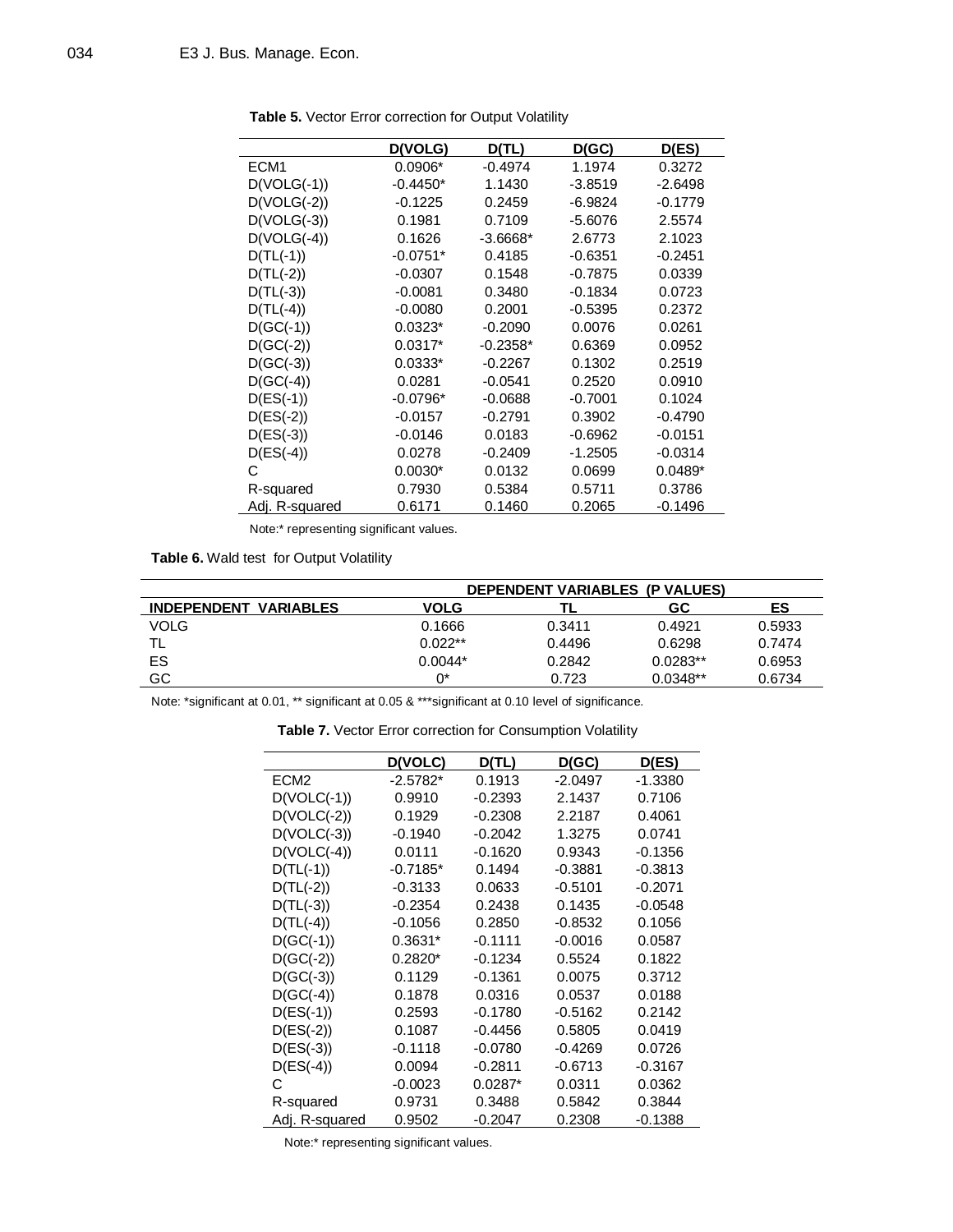|                              |             | <b>DEPENDENT VARIABLES ( P VALUES)</b> |             |        |
|------------------------------|-------------|----------------------------------------|-------------|--------|
| <b>INDEPENDENT VARIABLES</b> | <b>VOLC</b> | TL                                     | GC          | ES     |
| <b>VOLC</b>                  | ሰ*          | 0.9845                                 | 0.27        | 0.8342 |
|                              | $0.029**$   | 0.8109                                 | 0.3181      | 0.7758 |
| ES                           | $0.0313*$   | 0.9071                                 | $0.0778***$ | 0.3712 |
| GC                           | 0.2769      | 0.3085                                 | 0.3329      | 0.5532 |

**Table 8.** Wald test for Consumption volatility

Note: \*significant at 0.01, \*\* significant at 0.05 & \*\*\*significant at 0.10 level of significance.

|                  | <b>D(VOLI)</b> | D(TL)     | <u>D(GC)</u> | D(ES)      |
|------------------|----------------|-----------|--------------|------------|
| ECM <sub>3</sub> | $-1.5103$      | $-4.2992$ | $-9.5271$    | 9.6369*    |
| $D(VOLI(-1))$    | 0.6791         | 5.2065*   | 8.3291       | $-8.4840*$ |
| $D(VOLI(-2))$    | $-0.0432$      | 4.2940*   | 7.1918       | $-6.0687*$ |
| $D(VOLI(-3))$    | $-0.0782$      | 3.5755*   | 4.5875       | $-3.7112*$ |
| $D(VOLI(-4))$    | 0.1597         | 1.8848    | 2.7757       | -1.1647    |
| $D(VOLI(-5))$    | $-0.1597$      | 0.2952    | 1.2632       | 0.0643     |
| $D(TL(-1))$      | 0.1731         | 0.4754    | 1.0803       | $-0.8889*$ |
| $D(TL(-2))$      | $-0.0439$      | 0.1994    | 0.5470       | $-0.6294*$ |
| $D(TL(-3))$      | 0.0636         | $0.6080*$ | 0.9580       | $-0.4488*$ |
| $D(TL(-4))$      | 0.0946         | 0.4475    | $-0.1061$    | 0.1396     |
| $D(TL(-5))$      | $-0.0912$      | $-0.3474$ | 0.2840       | 0.1437     |
| $D(GC(-1))$      | 0.0135         | 0.0347    | $-0.0659$    | $-0.3109*$ |
| $D(GC(-2))$      | $-0.0066$      | 0.0312    | $0.4713*$    | $-0.1329$  |
| $D(GC(-3))$      | $-0.0629$      | $-0.1288$ | $-0.2230$    | 0.1088     |
| $D(GC(-4))$      | 0.0360         | 0.2519    | $-0.1744$    | $-0.0700$  |
| $D(GC(-5))$      | 0.0130         | $-0.1599$ | $-0.3805$    | 0.0915     |
| $D(ES(-1))$      | 0.3098*        | 0.1886    | $-0.2062$    | $-0.4935*$ |
| $D(ES(-2))$      | $-0.2005$      | -0.7417*  | 1.1398       | $-0.6199*$ |
| $D(ES(-3))$      | 0.2060         | 0.6645    | 0.0403       | $-1.0616*$ |
| $D(ES(-4))$      | $-0.0250$      | $-0.0189$ | $-0.4342$    | $-0.8495*$ |
| $D(ES(-5))$      | 0.0744         | 0.5871    | 0.5163       | $-0.8139*$ |
| С                | $-0.0124$      | $-0.0229$ | $-0.0455$    | $0.1560*$  |
| R-squared        | 0.9508         | 0.5503    | 0.6456       | 0.7195     |
| Adj. R-squared   | 0.8820         | $-0.0793$ | 0.1494       | 0.3268     |

**Table 9.** Vector Error correction for Investment Volatility

Note:\* representing significant values.

|  |  |  | Table 10. Wald test for Investment Volatility |  |
|--|--|--|-----------------------------------------------|--|
|--|--|--|-----------------------------------------------|--|

|                              |                  | DEPENDENT VARIABLES (P VALUES) |        |             |  |  |  |
|------------------------------|------------------|--------------------------------|--------|-------------|--|--|--|
| <b>INDEPENDENT VARIABLES</b> | GC<br>VOLI<br>ES |                                |        |             |  |  |  |
| VOLI                         | $0.0000*$        | 0.8135                         | 0.7465 | 0.7420      |  |  |  |
| ΤL                           | $0.0153**$       | 0.1753                         | 0.3937 | $0.0856***$ |  |  |  |
| ES                           | $0.0495**$       | 0.6089                         | 0.9834 | 0.3553      |  |  |  |
| GC                           | $0.0659***$      | 0.9870                         | 0.5799 | $0.0221**$  |  |  |  |

Note: \*significant at 0.01, \*\* significant at 0.05 & \*\*\*significant at 0.10 level of significance.

In addition lags of consumption volatility, trade liberalization and government spending has insignificant effect on government spending but income has significant effect on government spending at 10 percent level of significance. Furthermore, lags of given variables has insignificant effect on income in case of consumption volatility.

Table 9 demonstrates that speed of adjustment of income has significant effect and adjusted by 963% annually. Although the Wald tests suggest that in table 10, lags of investment volatility, trade liberalization, income and government spending have significant effect on investment volatility at 1%, 5% and 10 % level of significant respectively. But lags of investment volatility,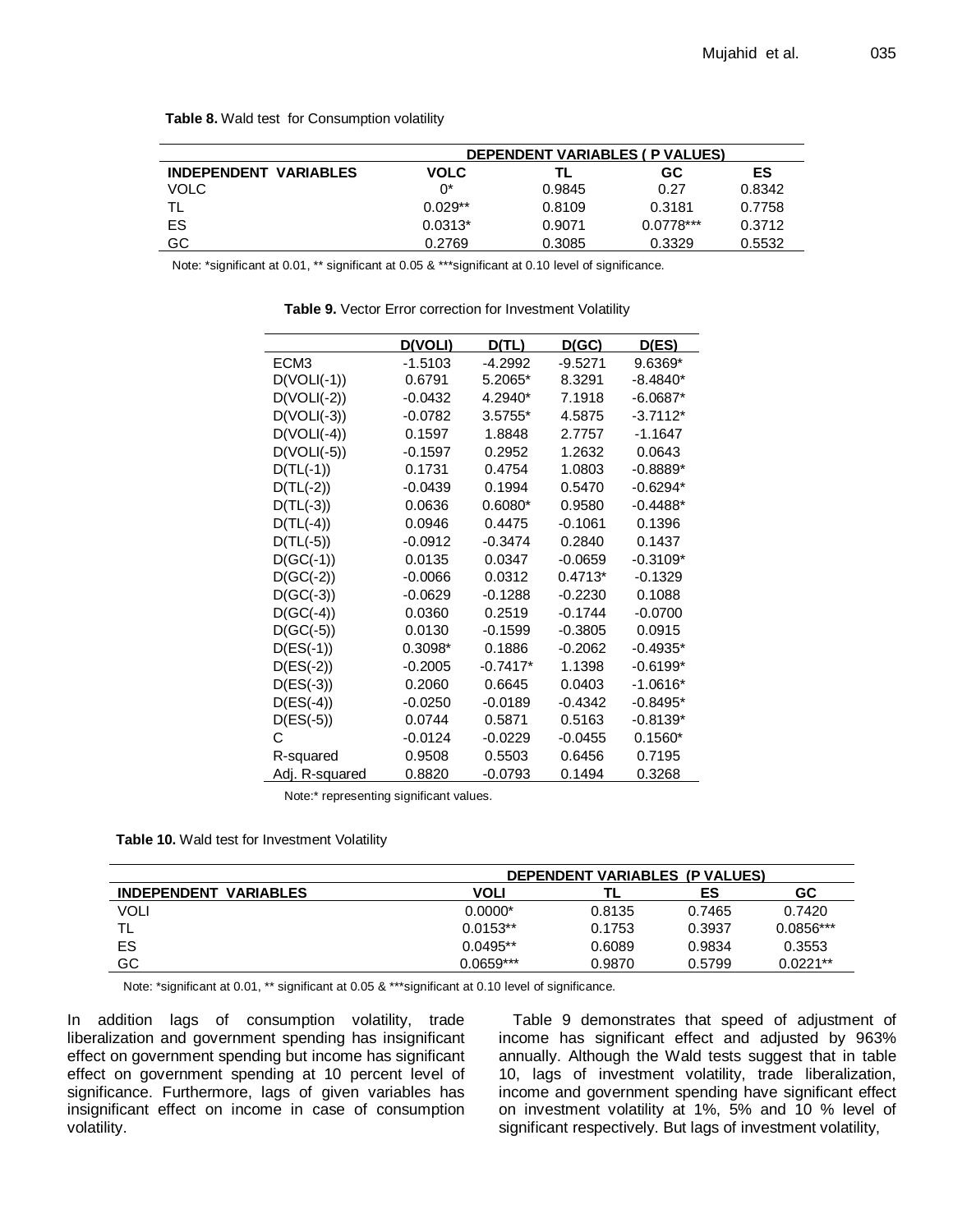trade liberalization, income and government spending have insignificant effect on trade liberalization as well as on income. Moreover, trade liberalization and government spending have significant effect on government spending but lags of investment volatility and income has insignificant effect on government spending.

#### **CONCLUSION**

The present study investigated the link between trade liberalization and macroeconomic volatilities. It generally believes that greater trade liberalization cause greater volatility in small countries but there are some other factors which can also be the reason of higher macroeconomic fluctuations. The study found out that income and government size has positive relationship with output volatility and negative with trade liberalizations, as more income more demand for import and more government spending causes more output volatility (Alesina and Wacziarg, 1998, 2005). However, in long run income and government size has negative effect on consumption volatility but positive on trade liberalization. There is a need to formulate such policies that can decrease the fluctuation in consumption and expand trade.

On the other hand in long run investment volatility is more affected by trade liberalization and government spending positively. Macroeconomic volatilities causes by trade liberalization can cope through product diversification. However there is unpretentious difficulty for the policy makers to change polices for economy's relative size in short run, but some instruments are still there, by which volatility can reduces. Pakistan has been facing domestic and international threats which can be avoided through, improved trade liberalization, improved national and international polices and stable government spending. Trade liberalization is not only the reason which generates macroeconomic volatility but also government policies and economic structure play significant role to reduce volatility.

#### **REFERENCES**

- Alesina A, Waciarg R (1998). Openness, Country size and the Government. National Bureau of Economic Research, Working Paper 6024.
- Alesina A, Spolaore E, Wacziarg R, (2005). Trade, Growth and the Size of Countries. Handbook of Economic Growth, Volume 1b, Chapter 23, pp 1499-1542
- Allen, H. C. 1995, Country Size, Aggregate Fluctuations, and International Risk Sharing. Canadian Journal of Economics, Vol. 28 (4b), pp 1096-1119.
- Bajwa S, Siddiqi MW (2011). Trade Openness and Its Effects on Economic Growth in Selected South Asian Countries: A Panel Data Study. World Academy of Science, Engineering and Technology 74, pp 1082-1087.
- Benarroch M, Pandey M (2008). Trade openness and government size. Economics Letters 101, pp 157–159.
- Berg A, Kruger A (2003). Trade, Growth and Poverty: A selective survey. International Monetary Fund working paper, WP/03/30.
- Cameron DR (1978). The Expansion of the Public Economy: A Comparative Analysis. The American Political Science Review, Vol. 72, No. 4, pp. 1243-1261.
- Din M, Ghani E, Siddique O (2003). Openness and Economic Growth in Pakistan. The Pakistan Development Review 42:4 Part II, pp. 795– 807.
- Down I (2007). Trade Openness, Country Size and Economic Volatility: The Compensation hypothesis Revisited. Business and Politics Volume 9, Issue 2, Article 3.
- Enders W, (2004). Applied Econometric Time Series. 2nd ed. New York: John Wiley and Sons, 439.
- Epifani P, Gancia G (2008). Openness, Government Size and the Terms of Trade, Institute for Empirical Research in Economics University of Zurich Working Paper No. 359.
- Fiaschi D, Lavezzi AM (2003). Explaining Growth Volatility. [online] Available at: [http://users.ictp.it/~eee/seminar/Fiaschi%20-](http://users.ictp.it/~eee/seminar/Fiaschi%20-%207%20oct%202003%20-%20paper.pdf) [%207%20oct%202003%20-%20paper.pdf](http://users.ictp.it/~eee/seminar/Fiaschi%20-%207%20oct%202003%20-%20paper.pdf)
- Frankel JA, Romer D (1996). Trade and Growth: An empirical investigation. National Bureau of Economic Research, Working Paper 5476.
- Furceri D, Karras G (2007) Country size and business cycle volatility: Scale really matters. J. Japanese Intl. Economies 21, pp 424–434.
- Giovanni JD, Levchenko AA (2010). Country Size, International Trade, and Aggregate Fluctuations in Granular Economies, NBER paper series, working paper 17335
- Haddad ME, Lim JJ, Saborowski C (2010). Trade Openness Reduces Growth Volatility When Countries Are Well Diversified. World Bank, Policy Research Working Paper 5222.
- Hussain I (2003). Trade Liberalization, Economic Growth And Poverty Reduction Recent Evidence From Pakistan. [online] Available at: [https://docs.google.com/viewer?a=vHYPERLINK](https://docs.google.com/viewer?a=v&q=cache:CrEH5c5eZrwJ:ishrathusain.iba.edu.pk/speeches/Oct2007/Trade_Liberalization.doc+Trade+Liberalization,+Economic+Growth+And+Poverty+Reduction+Recent+Evidence+From+Pakistan&hl=en&gl=pk&pid=bl&srcid=ADGEESgQuFVK2coYr8FmD2ajnqRI2Wad94EMFXVx7Kb07Av2reXWfNaTrDIWm5O2CTsvjZU7MUh5i1iRf1DEk3jYV7tXgDEehKBSNqkJkwhGxaVXk-UFNjGRG7m6ejX_PSR_cryvWAww&sig=AHIEtbTrzaWn5vL6etFBgE-Xp2fLqQtryA)

["https://docs.google.com/viewer?a=vandq=cache:CrEH5c5eZrwJ:ishr](https://docs.google.com/viewer?a=v&q=cache:CrEH5c5eZrwJ:ishrathusain.iba.edu.pk/speeches/Oct2007/Trade_Liberalization.doc+Trade+Liberalization,+Economic+Growth+And+Poverty+Reduction+Recent+Evidence+From+Pakistan&hl=en&gl=pk&pid=bl&srcid=ADGEESgQuFVK2coYr8FmD2ajnqRI2Wad94EMFXVx7Kb07Av2reXWfNaTrDIWm5O2CTsvjZU7MUh5i1iRf1DEk3jYV7tXgDEehKBSNqkJkwhGxaVXk-UFNjGRG7m6ejX_PSR_cryvWAww&sig=AHIEtbTrzaWn5vL6etFBgE-Xp2fLqQtryA) [athusain.iba.edu.pk/speeches/Oct2007/Trade\\_Liberalization.doc+Tra](https://docs.google.com/viewer?a=v&q=cache:CrEH5c5eZrwJ:ishrathusain.iba.edu.pk/speeches/Oct2007/Trade_Liberalization.doc+Trade+Liberalization,+Economic+Growth+And+Poverty+Reduction+Recent+Evidence+From+Pakistan&hl=en&gl=pk&pid=bl&srcid=ADGEESgQuFVK2coYr8FmD2ajnqRI2Wad94EMFXVx7Kb07Av2reXWfNaTrDIWm5O2CTsvjZU7MUh5i1iRf1DEk3jYV7tXgDEehKBSNqkJkwhGxaVXk-UFNjGRG7m6ejX_PSR_cryvWAww&sig=AHIEtbTrzaWn5vL6etFBgE-Xp2fLqQtryA) [de+Liberalization,+Economic+Growth+And+Poverty+Reduction+Rec](https://docs.google.com/viewer?a=v&q=cache:CrEH5c5eZrwJ:ishrathusain.iba.edu.pk/speeches/Oct2007/Trade_Liberalization.doc+Trade+Liberalization,+Economic+Growth+And+Poverty+Reduction+Recent+Evidence+From+Pakistan&hl=en&gl=pk&pid=bl&srcid=ADGEESgQuFVK2coYr8FmD2ajnqRI2Wad94EMFXVx7Kb07Av2reXWfNaTrDIWm5O2CTsvjZU7MUh5i1iRf1DEk3jYV7tXgDEehKBSNqkJkwhGxaVXk-UFNjGRG7m6ejX_PSR_cryvWAww&sig=AHIEtbTrzaWn5vL6etFBgE-Xp2fLqQtryA) [ent+Evidence+From+Pakistanandhl=enandgl=pkandpid=blandsrcid=](https://docs.google.com/viewer?a=v&q=cache:CrEH5c5eZrwJ:ishrathusain.iba.edu.pk/speeches/Oct2007/Trade_Liberalization.doc+Trade+Liberalization,+Economic+Growth+And+Poverty+Reduction+Recent+Evidence+From+Pakistan&hl=en&gl=pk&pid=bl&srcid=ADGEESgQuFVK2coYr8FmD2ajnqRI2Wad94EMFXVx7Kb07Av2reXWfNaTrDIWm5O2CTsvjZU7MUh5i1iRf1DEk3jYV7tXgDEehKBSNqkJkwhGxaVXk-UFNjGRG7m6ejX_PSR_cryvWAww&sig=AHIEtbTrzaWn5vL6etFBgE-Xp2fLqQtryA) [ADGEESgQuFVK2coYr8FmD2ajnqRI2Wad94EMFXVx7Kb07Av2reX](https://docs.google.com/viewer?a=v&q=cache:CrEH5c5eZrwJ:ishrathusain.iba.edu.pk/speeches/Oct2007/Trade_Liberalization.doc+Trade+Liberalization,+Economic+Growth+And+Poverty+Reduction+Recent+Evidence+From+Pakistan&hl=en&gl=pk&pid=bl&srcid=ADGEESgQuFVK2coYr8FmD2ajnqRI2Wad94EMFXVx7Kb07Av2reXWfNaTrDIWm5O2CTsvjZU7MUh5i1iRf1DEk3jYV7tXgDEehKBSNqkJkwhGxaVXk-UFNjGRG7m6ejX_PSR_cryvWAww&sig=AHIEtbTrzaWn5vL6etFBgE-Xp2fLqQtryA) [WfNaTrDIWm5O2CTsvjZU7MUh5i1iRf1DEk3jYV7tXgDEehKBSNqkJ](https://docs.google.com/viewer?a=v&q=cache:CrEH5c5eZrwJ:ishrathusain.iba.edu.pk/speeches/Oct2007/Trade_Liberalization.doc+Trade+Liberalization,+Economic+Growth+And+Poverty+Reduction+Recent+Evidence+From+Pakistan&hl=en&gl=pk&pid=bl&srcid=ADGEESgQuFVK2coYr8FmD2ajnqRI2Wad94EMFXVx7Kb07Av2reXWfNaTrDIWm5O2CTsvjZU7MUh5i1iRf1DEk3jYV7tXgDEehKBSNqkJkwhGxaVXk-UFNjGRG7m6ejX_PSR_cryvWAww&sig=AHIEtbTrzaWn5vL6etFBgE-Xp2fLqQtryA) [kwhGxaVXk-](https://docs.google.com/viewer?a=v&q=cache:CrEH5c5eZrwJ:ishrathusain.iba.edu.pk/speeches/Oct2007/Trade_Liberalization.doc+Trade+Liberalization,+Economic+Growth+And+Poverty+Reduction+Recent+Evidence+From+Pakistan&hl=en&gl=pk&pid=bl&srcid=ADGEESgQuFVK2coYr8FmD2ajnqRI2Wad94EMFXVx7Kb07Av2reXWfNaTrDIWm5O2CTsvjZU7MUh5i1iRf1DEk3jYV7tXgDEehKBSNqkJkwhGxaVXk-UFNjGRG7m6ejX_PSR_cryvWAww&sig=AHIEtbTrzaWn5vL6etFBgE-Xp2fLqQtryA)

[UFNjGRG7m6ejX\\_PSR\\_cryvWAwwandsig=AHIEtbTrzaWn5vL6etFB](https://docs.google.com/viewer?a=v&q=cache:CrEH5c5eZrwJ:ishrathusain.iba.edu.pk/speeches/Oct2007/Trade_Liberalization.doc+Trade+Liberalization,+Economic+Growth+And+Poverty+Reduction+Recent+Evidence+From+Pakistan&hl=en&gl=pk&pid=bl&srcid=ADGEESgQuFVK2coYr8FmD2ajnqRI2Wad94EMFXVx7Kb07Av2reXWfNaTrDIWm5O2CTsvjZU7MUh5i1iRf1DEk3jYV7tXgDEehKBSNqkJkwhGxaVXk-UFNjGRG7m6ejX_PSR_cryvWAww&sig=AHIEtbTrzaWn5vL6etFBgE-Xp2fLqQtryA) [gE-Xp2fLqQtryA"andHYPERLINK "h](https://docs.google.com/viewer?a=v&q=cache:CrEH5c5eZrwJ:ishrathusain.iba.edu.pk/speeches/Oct2007/Trade_Liberalization.doc+Trade+Liberalization,+Economic+Growth+And+Poverty+Reduction+Recent+Evidence+From+Pakistan&hl=en&gl=pk&pid=bl&srcid=ADGEESgQuFVK2coYr8FmD2ajnqRI2Wad94EMFXVx7Kb07Av2reXWfNaTrDIWm5O2CTsvjZU7MUh5i1iRf1DEk3jYV7tXgDEehKBSNqkJkwhGxaVXk-UFNjGRG7m6ejX_PSR_cryvWAww&sig=AHIEtbTrzaWn5vL6etFBgE-Xp2fLqQtryA)

- Jetter M, Parmeter FC (2012). Country Size And Government Size: A Reassessment", Avaiable at :
- <http://www2.binghamton.edu/economics/research/Parmeter.pdf>
- Jin JC (2000). Openness and growth: an interpretation of empirical evidence from East Asian countries. J. of Intl, Trade Econs. Develop.: An Intl. Compare. Rev. 9:1, pp. 5-17.
- Dawson (2010) "Macroeconomic Volatility and Economic Freedom: A Cross-Country Analysis", Appalachian state university Department of Economics Working Paper.
- Karras G (2006). Trade Openness, Economic Size, and Macroeconomic Volatility: Theory and Empirical Evidence. J. of Econs. Integration, Vol. 21, No. 2, pp. 254-272.
- Kydland FE, Edward C, Prescott (1977) Rules Rather than Discretion: The Inconsistency of Optimal Plans. The J. of Political Economy, Vol. 85, No. 3, pp. 473-492.
- Loayza NV, Romain R, Serve´n L, Ventura J (2007). Macroeconomic Volatility and Welfare in Developing Countries: An Introduction, The World Bank Economic Review, Vol. 21, NO. 3, pp. 343–357.
- Molana H, Montagna C, Violato M (2004). On The Causal Relationship Between Trade Openness And Government Size: Evidence From 23 OECD Countries. Working Paper, [online] Available at: http: // Papers. SSRN. Com/ Sol3/ Papers. CFM? Abstract\_ Id= 716164.
- Obstfeld M, Rogoff K (1996). Foundations of International Macroeconomics. MIT Press.
- Pakistan Economic survey 2011-12 [online] Available at: [http://www.finance.gov.pk/survey\\_1112.html](http://www.finance.gov.pk/survey_1112.html)
- Pancaro C (2010). Macroeconomic Volatility after Trade and Capital Account Liberalization. Policy Research Working Paper, 5441.